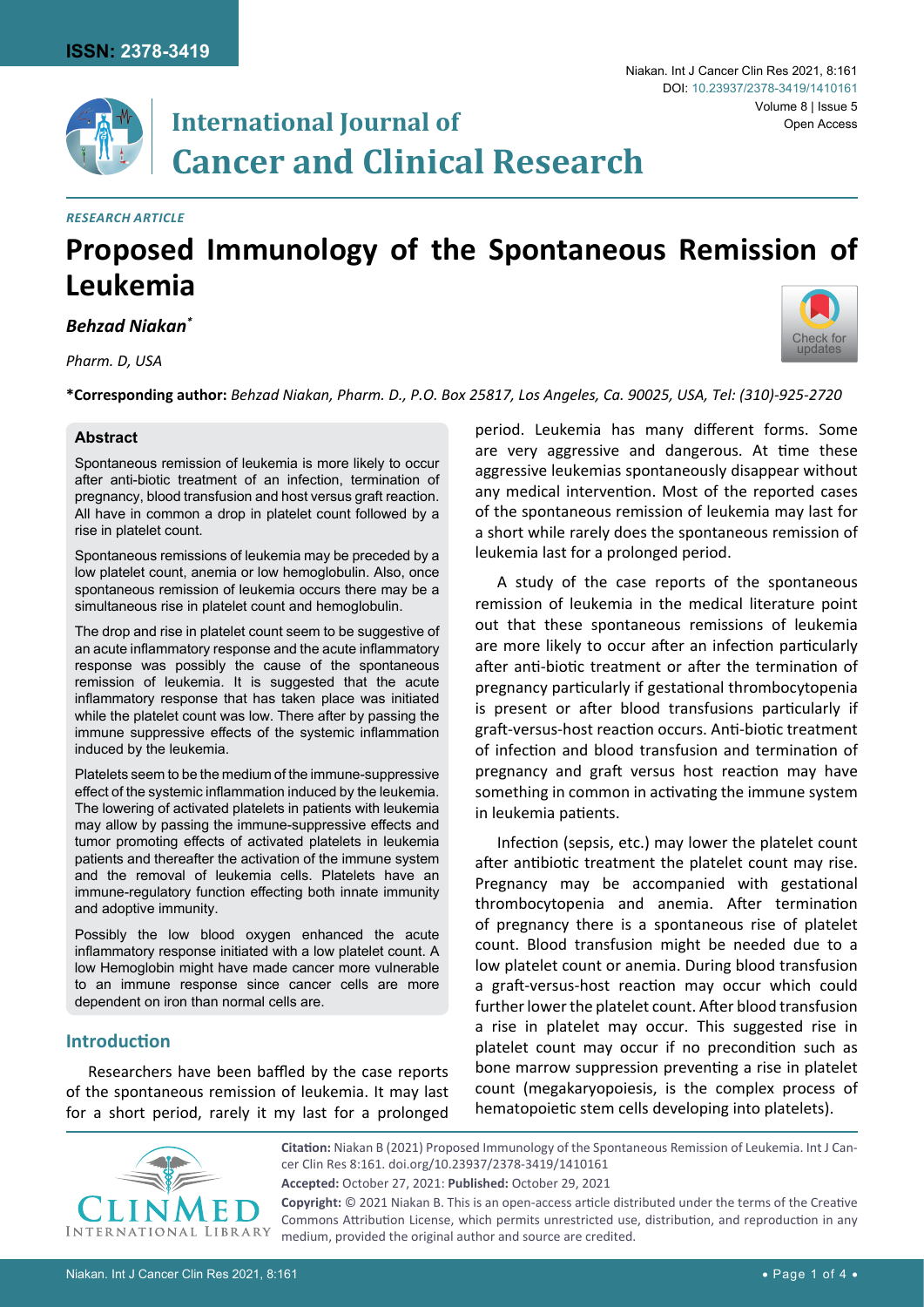Platelets have an immune-regulatory function effecting innate immunity cells (NK cells, Dendrite cells, etc.) and adoptive immunity. Innate immunity acts as surveillance system to remove damaged cells such as virus infected cells or cancer cells. Dendrite cells present antigen to adoptive immunity and adoptive immunity becomes activated.

Platelets are one of the early responders in an acute inflammatory response. During an acute inflammatory response innate immunity is activated and later adoptive immunity. During an acute inflammatory response the injured tissue regresses to an embryonic state. Later this embryonic tissue differentiates to new tissue and tissue repairs occur. During the acute inflammatory response unhealthy or damaged cells are removed by innate immunity. Malignant tissue is similar to damaged or unhealthy embryonic tissue. Yet, innate immunity is disabled to remove the malignant cells.

#### **Methods**

Different disciplines related to malignant growth were studied such as biology, immunology, neurology, etc. Afterwards a focus was made on the case reports of the spontaneous regression and remission of cancer. Case reports of the spontaneous regression and remission of cancer since the late 1800's was studied. There after the case reports were categorized by tissue of origin and the event preceding the spontaneous remission of cancer. Afterwards focus was made on the case reports of the spontaneous remission of leukemia and the events preceding it. The objective was to find a common denominator among these case reports of the spontaneous remission of leukemia.

#### **Results**

Review of the case reports of the spontaneous remission of leukemia point out that they may occur more commonly after an anti-biotic treatment of an infection or after termination of pregnancy or after blood transfusion or after a host versus graft reaction. The drop and rise in platelet count seem to be the common denominator among them.

Low blood oxygen (low hemoglobin) and fever has also been noted among the reported cases of the spontaneous remission of leukemia. Possibly the low blood oxygen and fever enhances an acute inflammatory response in the presence of a low platelet count.

It seems those spontaneous remissions of leukemia that lasted for a prolonged period were preceded by a low dose of a synthetic corticosteroid. Synthetic corticosteroid such as prednisone, etc. some case reports of prolonged spontaneous remission of solid tumor are also preceded by a low dose of a synthetic corticosteroid.

Any type of cancer may spontaneously remit after anti-biotic treatment of an infection or after termination

of pregnancy or after blood transfusion. It is not specific to leukemia.

#### **Discussion**

Spontaneous remission of leukemia more commonly occurs after antibiotic treatment of an infection or after termination of pregnancy or after blood transfusion. What is common between antibiotic treatment of an infection and termination of pregnancy and blood transfusion is a low platelet count and a possible low hemoglobin before the spontaneous remission of leukemia and a simultaneous rise in platelet count and hemoglobin with the spontaneous remission of leukemia. The drop and rise of the platelet count seem to be suggestive of an acute inflammatory response initiated with a low platelet count. Anemia possibly enhances the acute inflammatory response.

Low hemoglobin may have made cancer cells vulnerable to an immune response. since, cancer cells are more dependent on iron than normal cells are.

Spontaneous remission of leukemia is more likely to occur after anti-biotic treatment of an infection [[1](#page-3-0),[2](#page-3-1)] or after termination of pregnancy [[3](#page-3-2)] or after blood transfusion [[4](#page-3-3), [7](#page-3-4)] or after host versus graft reaction [[5](#page-3-5)]. What is common among them is a low platelet count before the spontaneous remission and after the spontaneous remission a rise in platelet count. It seems to be suggestive of an acute inflammatory response. Since, during an acute inflammatory response there is a drop in platelet count followed by a rise in platelet count. During an acute inflammatory response there is a short and temporary inhibition of megakaryopoiesis followed by a rise in platelet count (thrombocytosis).

The systemic inflammation induced by the malignancy may be followed by thrombocytosis and hypercoagulation that disrupt a normal acute inflammatory response. Particularly, thrombocytosis opposing a temporary inhibition of megakaryopoiesis during an acute inflammatory response. Possibly the low platelet count noticed prior to the spontaneous remission of leukemia has negated thrombocytosis and allowed for the temporary inhibition of Megakaryopoiesis.

Megakaryopoiesis is temporary inhibited in response to injury during an acute inflammatory response. Possibly this temporary inhibition of Megakaryopoiesis is needed for innate immunity to recognized damaged cells such as cancer cells and present them to adoptive immunity and afterwards their removal. During malignant growth a state of continuous thrombocytosis induced by the malignancy exists negating the temporary inhibition of Megakaryopoiesis needed for innate immunity to possibly recognized cancer cells.

Since, some of the case reports of spontaneous remissions of leukemia are preceded by a low platelet count one may suggest that the low activated platelet count may have allowed for the temporary inhibition of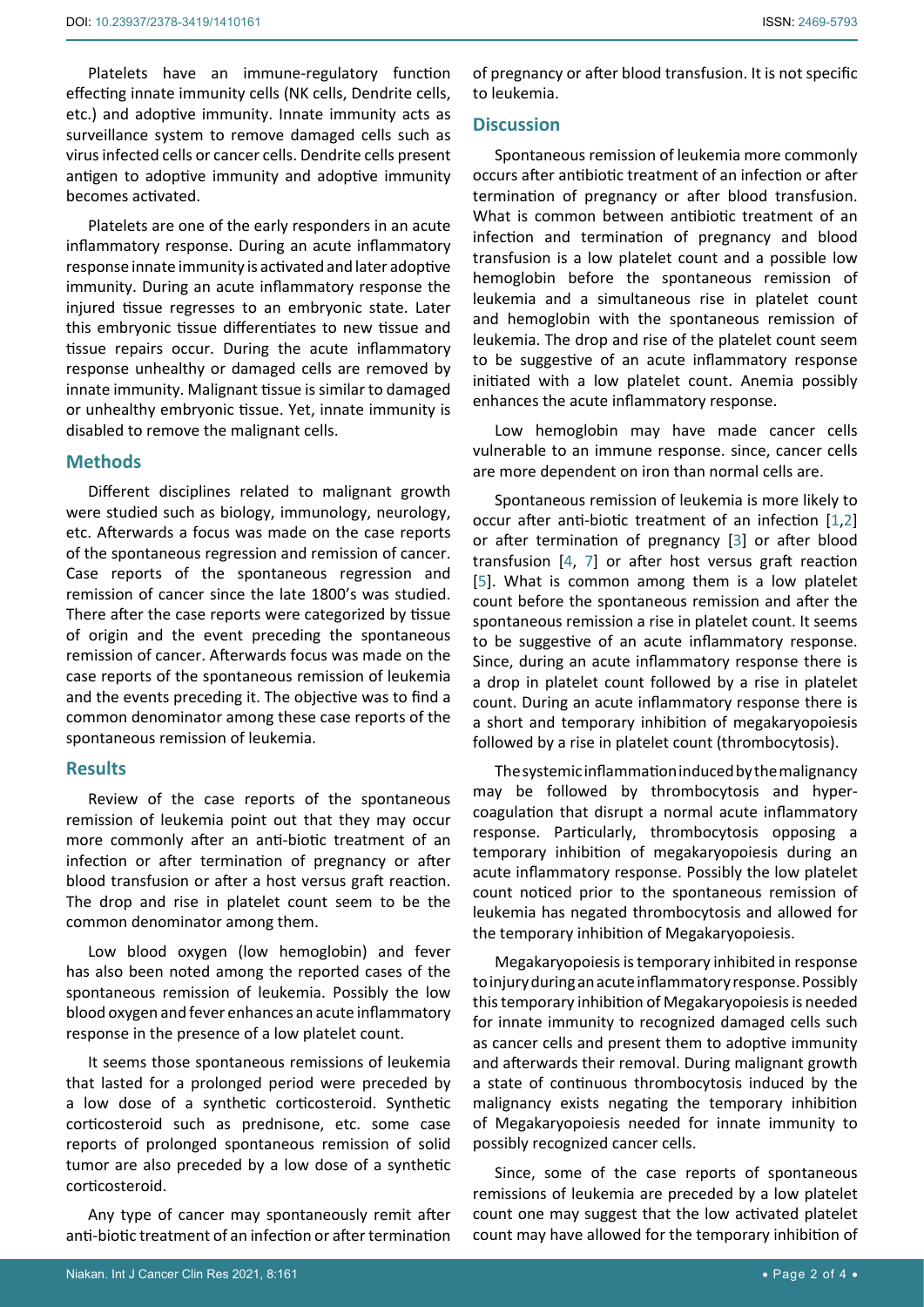Megakaryopoiesis thereby allowing the recognition of cancer cells by innate immunity.

Furthermore, low activated platelet count may disable (negate) the ability of activated platelets in cancer patients to promote tumor growth such as promoting angiogenesis and tumor neovascularization. In addition, low activated platelet count may disable (negate) the ability of activated platelets in cancer patients to inhibit immune responses against cancer cells such as platelets inhibiting NK cells from removing cancer cells.

It seems Platelets can be activated by a specific inflammatory response either during an acute inflammatory response or during a systemic inflammation induced by the malignancy. Not by both and they seem to be exclusive of one another. If platelets are activated during an acute inflammatory response the immune system removes the malignant cells. If platelets are activated by a systemic inflammation induced by the malignancy the platelets become protective of the malignant tissue. Platelets inhibiting NK cells from removing malignant cells is an example of platelets protecting the malignant tissue. Possibly a function of platelets is to protect the integrity of the tissue that activates it. During an acute inflammatory response due to injury possibly platelets are directing innate immunity cells to remove damaged cells such as virus infected cells or malignant cells. Possibly a low platelet count (possibly the absence of thrombocytosis and hyper-coagulation) as noted in some of the case reports of the spontaneous remission of leukemia may allow for a shift from platelet activation through the systemic inflammation induced by the malignancy to

platelet activation through the acute inflammatory response and the removal of the malignancy.

Platelets have an immune-regulatory function. Activated platelets in cancer patient may suppress immune response such as inhibiting NK cells from removing cancer cells [[6](#page-3-6)]. Also, activated platelets in cancer patients may induce tumor growth by promote angiogenesis and tumor neovascularization. It seems to point out a pivotal role of a low platelet count in spontaneous remission of leukemia.

Furthermore, the adrenal may affect an acute inflammatory response. Stress can result in hypercoagulation. A hallmark of cancer is hyper-coagulation. A low dose of Dexamethasone or Prednisone may negate the hyper-coagulation and allow for an acute inflammatory response not hindered by the malignancy.

It appears a combination of low platelet count and fever and low blood oxygen level may have an additive effect in reactivating a suppressed innate immunity in cancer patients. It seems that if a platelet is not low enough, anemia or fever may have a cumulative effect to reactivate a suppressed innate immunity in cancer patients. Low platelet count and low blood oxygen and a fever have in common the induction of dendrite cell maturation.

Possibly the remission of leukemia or any other malignancy might be induced by inducing an acute inflammatory response in the presence of low platelet count (absence of thrombocytosis) if a preexisting condition such as bone marrow suppression is not

|             | <b>Platelet/L</b>    | Hemoglobin/dl | Fever/C           | <b>Comments</b>                                                                                                                                       |
|-------------|----------------------|---------------|-------------------|-------------------------------------------------------------------------------------------------------------------------------------------------------|
| Ref. # [7]  | $98 \times 10(9)/L$  | $10.5$ g/dl   | 40.7 °C           | (reduced megakaryocytes, DIC)                                                                                                                         |
| Ref. # [8]  | $54 \times 10(9)/L$  | $6.0$ g/dl    | 39.5 °C           | (reduced megakaryocytes before remission and sufficient after<br>remission, mechanical ventilation, pneumonia, RBC & PLT<br>transfusion)              |
| Ref. # [9]  | $33 \times 10(9)/L$  | $7.9$ g/dl    | 41.0 °C           | (case #2, PLT transfusion, mechanical ventilation, pancytope)                                                                                         |
| Ref. # [10] | $28 \times 10(9)/L$  | $7.1$ g/dl    | 40.5 $^{\circ}$ C | (frequent RBC transfusion, pancytopenia, daily fever)                                                                                                 |
| Ref. # [11] | $120 \times 10(9)/L$ | $8.5$ g/dl    | 39.2 °C           | (anti-HLA antibodies, pneumonia, tuberculosis)                                                                                                        |
| Ref. # [12] | $26 \times 10(9)/L$  | 7.7 g/dl      | 39.0 °C           | (gestational thrombocytopenia)                                                                                                                        |
| Ref. # [13] | $27 \times 10(9)/L$  | $5.8$ g/dl    | 38.5 °C           | (case 2, fever over 38.5 °C, transfusion of RBCs and PLTs)                                                                                            |
| Ref. # [14] | $28 \times 10(9)/L$  | $7.4$ g/dl    | 38.6 °C           | (gestational thrombocytopenia) (reported as 101.5 °F)                                                                                                 |
| Ref. # [15] | $100 \times 10(9)/L$ | $7.6$ g/dl    | N/A               | (GI septicemia, remission and increased megakaryocytes)                                                                                               |
| Ref. # [16] | $20 \times 10(9)/L$  | $7.8$ g/dl    | N/A               | (gestational thrombocytopenia, blood transfusion PLT, RBC,<br>Possibly chemotherapy after spontaneous remission)                                      |
| Ref. # [17] | $216 \times 10(9)/L$ | $8.5$ g/dl    | N/A               | (Fibrinogen 460 mg/dl, severe anemia)                                                                                                                 |
| Ref. # [18] | $64 \times 10(9)/L$  | $9.7$ g/dl    | N/A               | (Bacterial Pneumonia)                                                                                                                                 |
| Ref. # [19] | $102 \times 10(9)/L$ | $9.6$ g/dl    | N/A               | (severe pneumonia, blood transfusion of PLT and RBC)                                                                                                  |
| Ref. # [20] | $17 \times 10(9)/L$  | 5.37 g/dl     | N/A               | (infection, persistence fever, transfusion RBCs & PLTs)                                                                                               |
| Ref. # [21] | $40 \times 10(9)/L$  | $8.0$ g/dl    | N/A               | (fever, chills)                                                                                                                                       |
| Ref. # [22] | $10 \times 10(9)/L$  | $10.4$ g/dl   | N/A               | (gestational thrombocytopenia, prothrombin time 16.8 sec.;<br>Thromboplastin time 24.0 sec., spontaneous remission<br>Possibly prior to chemotherapy) |

**Table 1:** Spontaneous remission of leukemia.